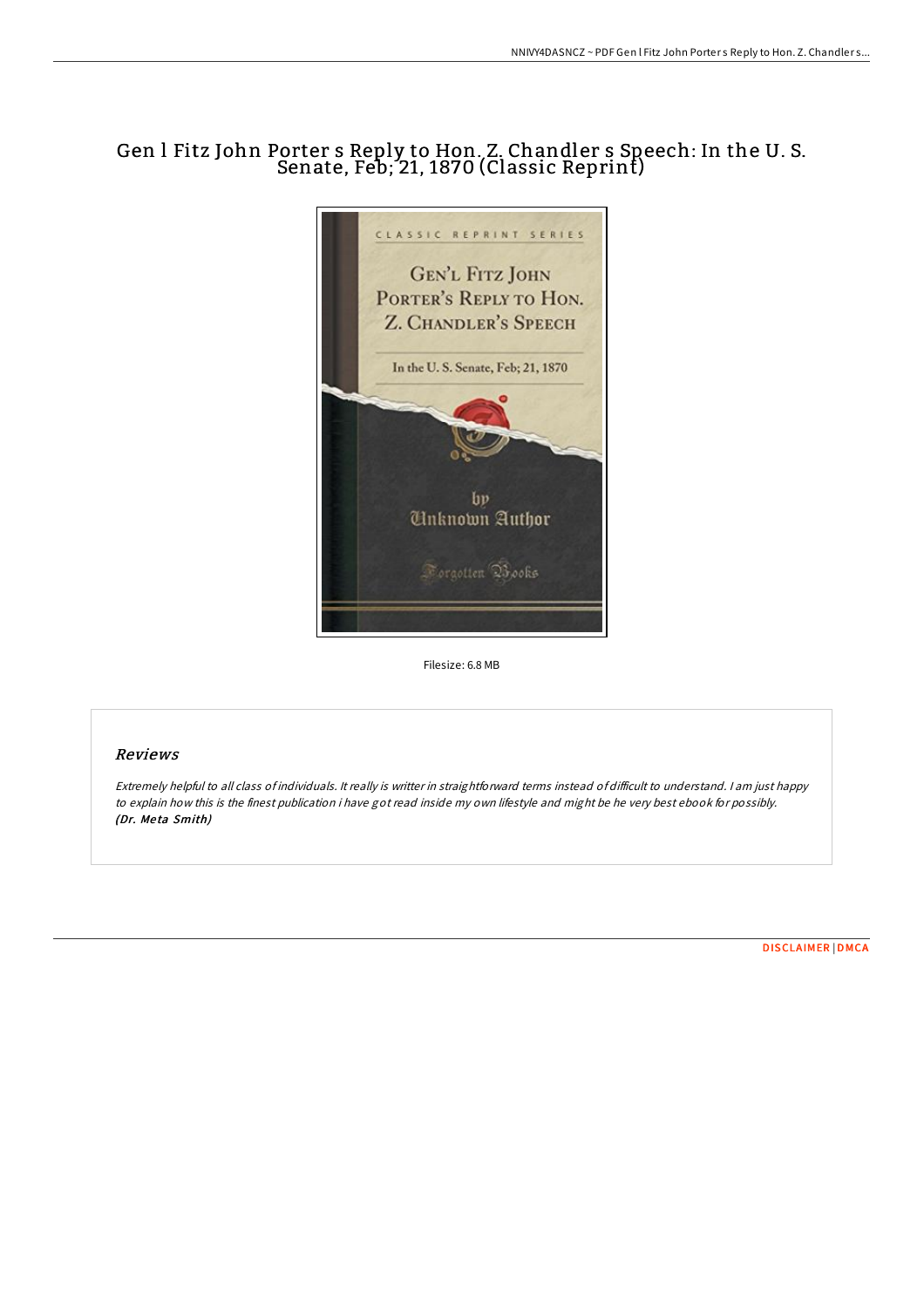## GEN L FITZ JOHN PORTER S REPLY TO HON. Z. CHANDLER S SPEECH: IN THE U. S. SENATE, FEB; 21, 1870 (CLASSIC REPRINT)



Forgotten Books, United States, 2015. Paperback. Book Condition: New. 229 x 152 mm. Language: English . Brand New Book \*\*\*\*\* Print on Demand \*\*\*\*\*.Excerpt from Gen l Fitz John Porter s Reply to Hon. Z. Chandler s Speech: In the U. S. Senate, Feb; 21, 1870 Sir - You introduced a resolution in the Senate of the United States, on the twenty-first February, Requesting the President to communicate to the Senate, if not inconsistent with the public interests, any recent correspondence in his possession in relation to the case of Fitz John Porter. On the occasion of oFering the resolution you delivered a speech which has gone into the public debates and been published, and which will ever remain on the record as the expression of the opinion of a Senator of the United States, not only on the impropriety and injustice of according to me a rehearing - but on the justice of my sentence, even in the light of the new facts which I propose to bring before any tribunal the President may appoint to re-hear the case. Though you withdrew your resolution immediately after making your speech, the latter remains unanswered except by the generous words of the Hon. Henry Wilson, the chairman of the senate committee of military affairs during the whole war and since, who declared that he adhered to his formerly expressed opinion, that my case was, under the new evidence brought to light, a proper one to be re-heard. Indeed the withdrawal of your resolution was more prejudicial to me than the original oFering of it; for if not withdrawn, the correspondence called for would have shown in a great measure the truth, and my title to a re-hearing. It is a noble and a senatorial office, to vindicate the truth of history,...

 $\mathbb{R}$ Read Gen I Fitz John Porter s Reply to Hon. Z. Chandler s Speech: In the U. S. Senate, Feb; 21, 1870 (Classic [Reprint\)](http://almighty24.tech/gen-l-fitz-john-porter-s-reply-to-hon-z-chandler.html) Online

H Download PDF Gen l Fitz John Porter s Reply to Hon. Z. Chandler s Speech: In the U. S. Senate, Feb; 21, 1870 (Classic [Reprint\)](http://almighty24.tech/gen-l-fitz-john-porter-s-reply-to-hon-z-chandler.html)